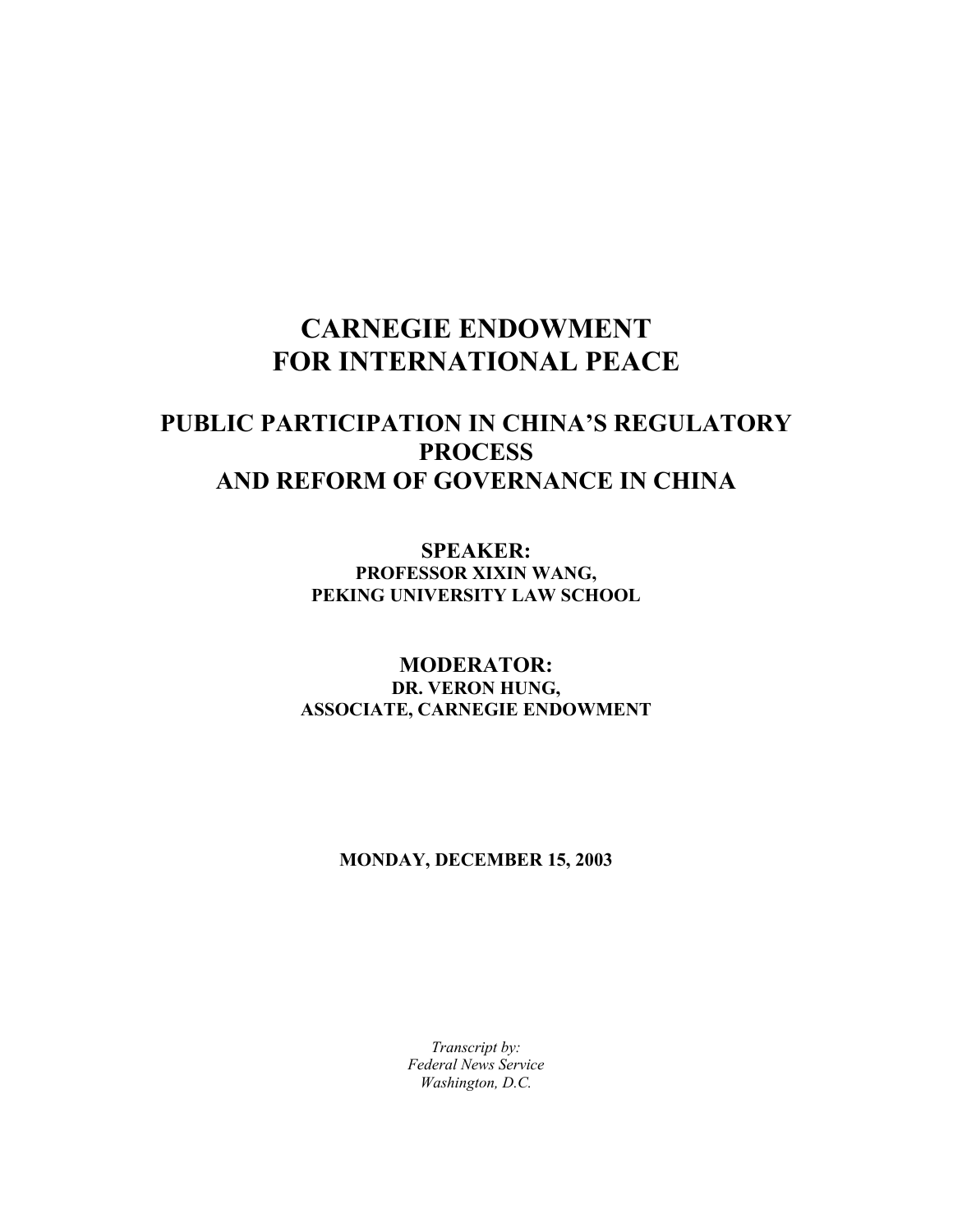DR. VERON HUNG: My name is Veron Hung and I'm Associate of the China Program at the Carnegie Endowment for International Peace. The rise of the middle class in China has heightened the demand for public participation in the Chinese government's policy and decisionmaking processes. What experiments have taken place and to what extent can foreigners participate in these processes? What problems have been encountered? How does the Chinese government attempt to tackle these problems by enacting a piece of legislation called the Administrative Procedure Law?

 Today we are very honored to have Professor Wang Xixin to address these issues. Xixin, a good friend of mine, is associate professor and associate dean of Peking University's School of Law. I asked Xixin to prepare a one-paragraph bio data. He did, but his description is too modest, so let me give you some details.

 Xixin is a perfect example to illustrate how Chinese scholars can contribute to the political development in China. Despite his relatively young age, he is one of the few experts invited by the Chinese government to advise on the drafting of the Administrative Procedure law. Last week, he and his colleagues had a wonderful meeting with a group of U.S. administrative law experts to discuss a draft of China's Administrative Procedure Law.

 Xixin's scholarship is also admired in this country. He is the first scholar ever named as a fellow by Yale University's China Law Center. He is now collaborating with a federal judge in this country to write a book on administrative law.

#### Xixin.

 PROF. XIXIN WANG: Well, thank you very much, Veron. And I thank all of you. I'm sorry for taking you from your wonderful lunch to work right now.

 I'm very sure that you got three great days during the weekend -- the capture of Saddam and the new hope in the Middle East might be a perfect gift for Christmas. The holiday season is not a good time for work; it's a time for celebration. So, if unfortunately you find my talk here is a little bit boring, just pardon me, that's not my fault. That's because we are doing important work during holiday time.

Well, everybody talks about rule of law now in China, but it is as Mark Twain said, everybody talks about weather but nobody can do anything to it. (Laughs.) Well, one of my old friends, Jerry Cohen, remarked the rule of law in China in the same way. He said that everybody talks about rule of law but nobody can do anything to it. However, I disagreed with him on some aspects. For one aspect, I am very sure that we are here -- we are doing something, trying to change the weather.

With that, I'm coming here for one of the most important issues in China's journey toward rule of law, that is, public participation in the regulatory process, including decision-making and policy-making, rulemaking processes, and for this important issue, I flew thousands of miles for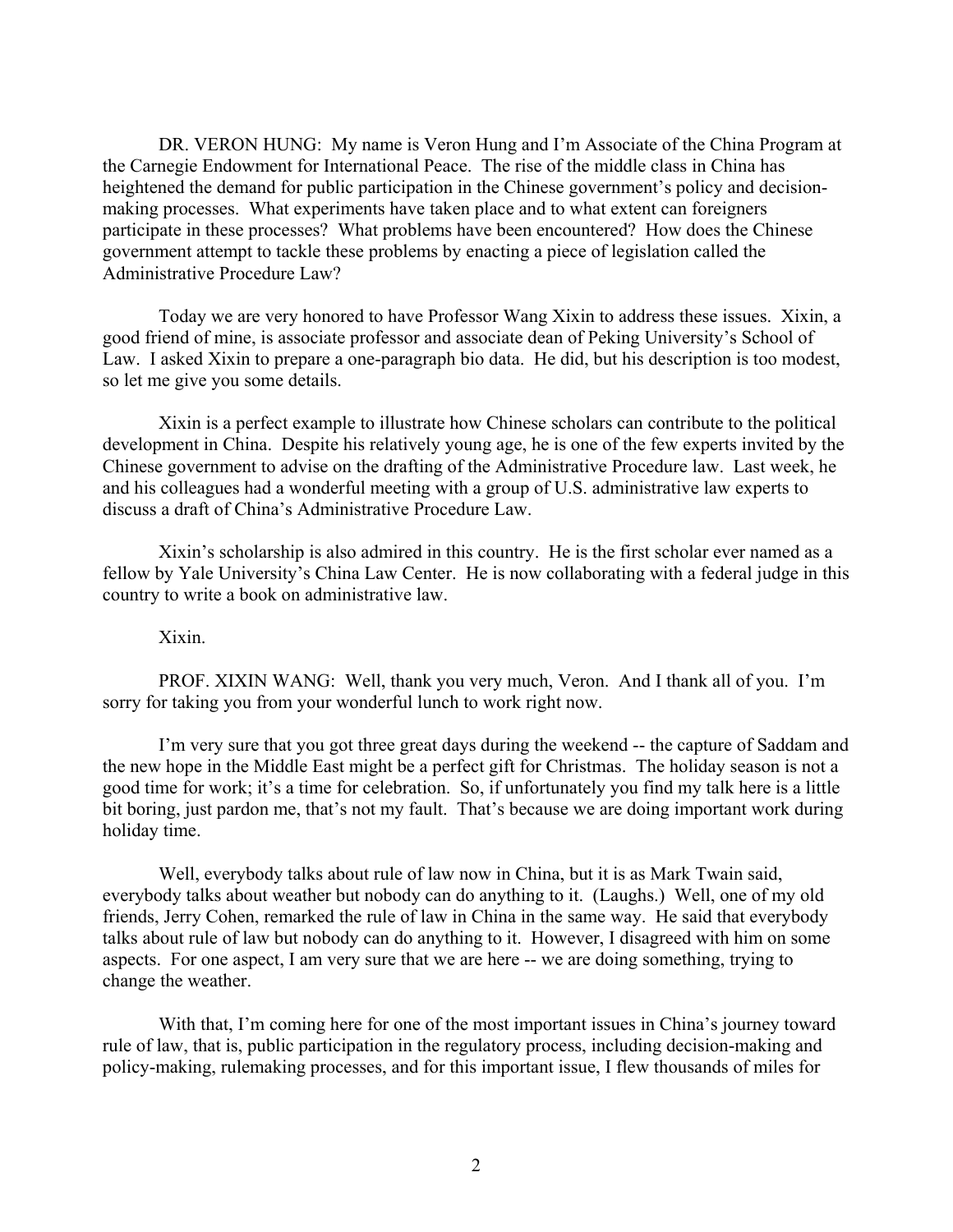this occasion. And I am very sure that my 20-hour, cross-ocean, economy class flight is worthwhile. (Laughter.)

 Okay. The need for public participation has been widely recognized as necessary, for many reasons. For one reason, we all know that the governing must obtain the consent from the governed. In China, since the foundation of the republic in 1949, you know, individuals' lives had been controlled, basically from the central government and furthered by some local officials. But things have been changing since the late 1970s when China's economic and legal reforms were initiated.

So during that process, we have been seeing the rise of the middle class, including private businessmen, legal scholars, and economic elite, who are demanding more and more participation in public life. So from this perspective we can find that there is a very strong demand from the society, but at the same time we also can perceive that within the government, the top level leaders and officials of local governments are calling for public participation to some extent. So this has resulted in very real experiments of public participation at both central and local levels in the process of regulation.

Let's first look at the experiments with public participation in the decision-making process which is -- when we're talking about participation-- the first area introduced by the 1996 Administrative Punishment Law. According to that law, agencies are required to introduce the opportunity to be heard, the right to participate of private individuals when an agency is going to impose an administrative sanction upon private individuals.

 Since that law, when the government wants to make a decision directly affecting individuals' rights or interests (e.g. things like issuing administrative licenses and fixing the rate for public school tuition fees), then the opportunity of participation of the affected or the interested parties must be given. The participation must be offered and it must be encouraged. So this is one context which I believe is not so closely related to the concept of participation of the public in the West, but in China, this is one of the most important contexts that I want to mention.

 Well, the second context of public participation relates to the policymaking process. By policymaking, I primarily refer to the making of fundamental policies in economic regulation, the regulation of social life by governments, and policies that will affect individuals' lives on a very large scale. So we have examples such as setting the price for railway, for airfare, and for telecommunication fees. In such examples, where the government wants to fix prices for use of public facilities, notice, comments, and/or formal public hearings have been employed by the government.

 The third context of public participation that I want to mention would be the rulemaking process -- participation in rulemaking process. And as you might know, in the rulemaking process in this country, notices, comments, and procedures -- or formal hearing procedures-- shall be required by the Administrative Procedure Act of 1946. In China, usually rulemaking would not involve the participation of the public. Agencies will consult within the bureaucratic system, but not welcome opinions from the outside, from the general public. But in recent years, and particularly since the year 2000 when the Legislation Law was enacted by the National People's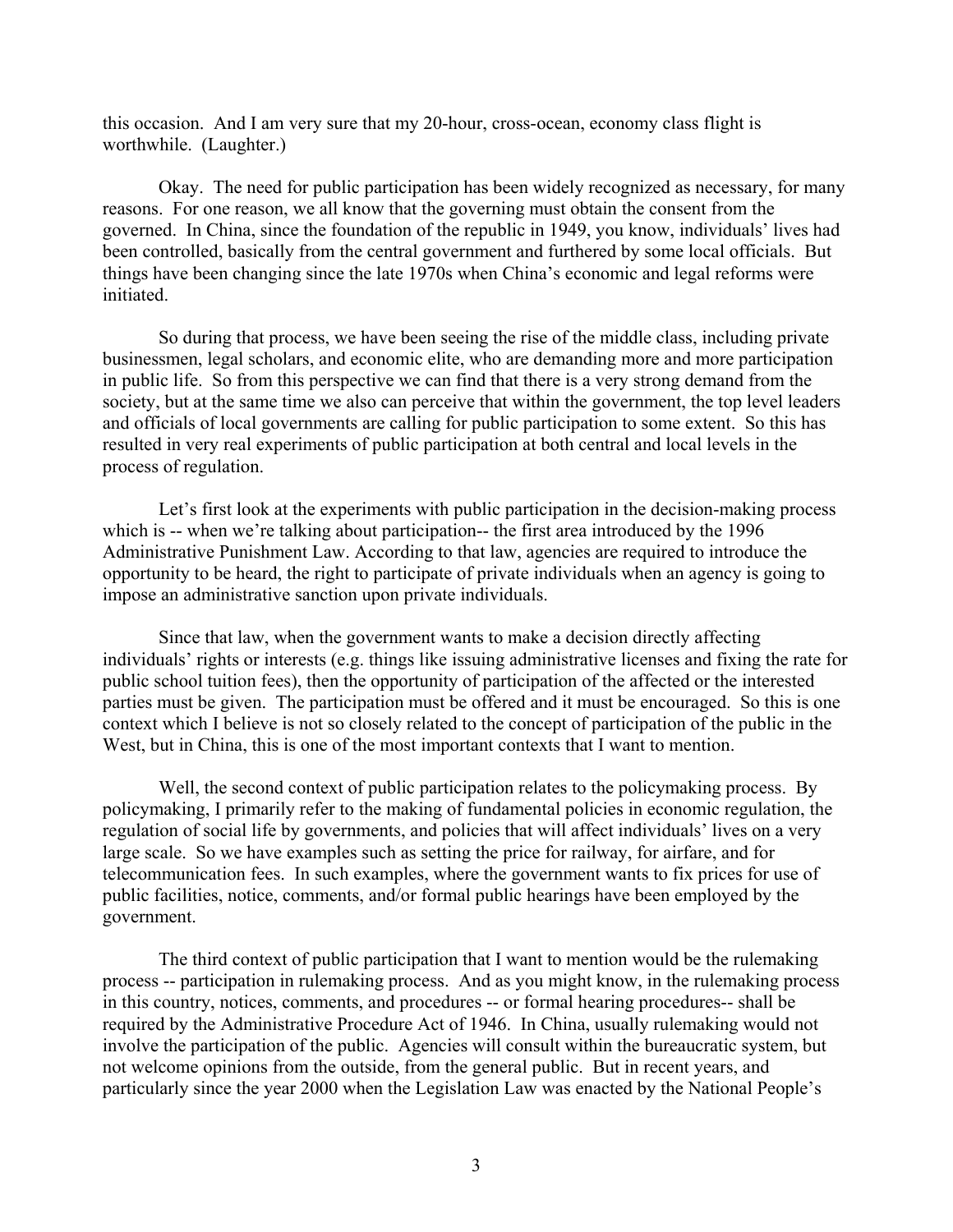Congress of China, public participation forums, including discussion meetings, public hearings, and sort of notice-comment procedures have been introduced into the rulemaking processes. For example, this year in Beijing when the city government formulated a rule concerning control of pets, they solicited opinions widely from the residents in Beijing. And we also can find examples of notice-comments procedures employed in the rulemaking processes in Shanghai and Henan province.

 Well, I shall also mention the notice-comments procedures as a forum of public participation in the judicial process, which might be a little bit strange to all of you. For example, China's Supreme People's Court regularly issues interpretations -- judicial interpretation - concerning relevant laws, and such interpretation of laws that might be deemed as legislative documents. In this process this year, the Supreme People's Court announced that in formulating such judicial interpretations of laws, they will consult with the general public. They will invite public comments on the judicial interpretation of laws and regulations. So that's also a very interesting phenomenon.

Okay. In the experiments of public participation I also want to mention that foreigners are promised to be deeply involved in the policymaking and rulemaking processes in China's protocol of the WTO. In the WTO protocol, we can find that the Chinese government promised that in formulating policies relating to international trade and service, that foreigners, as investors, will be encouraged to participate in terms of providing comments on the emerging policy or the emerging rule. And in practice, for example, we can see just this year the China's National Administration of Industry and Commerce has invited more than 15,000 comments from foreign investors on some normative documents and rules to be issued by the National Administration of Industry and Commerce. And the National Administration of Commerce and Industry found these very helpful to have those foreigners as affected parties as well as experts to participate in this process.

 Now we turn to -- given so many experiments with public participation, we now turn to some problems that are plaguing the emerging system of public participation in China. As I have observed from my fieldwork research during the past few months, some problems are particularly serious and are plaguing the process of public participation.

First, we have found that the insufficiency of information disclosure by the government has hampered the effectiveness of public participation. We all know that information is power. And so if the public has not enough information, then they just have a very weak voice in the participating processes. And due to lack of information they might not recognize, where the real interest is, where the real stake is? So the disclosure of information will be, as I can identify, the number one problem.

Secondly, we also found that an imbalanced representation of different interests has been a problem. We found some industry groups -- they are rich. They have many more resources, so they can control the participation processes. And they have a loud voice. At the same time, some disadvantaged groups, like farmers, laid off workers, women, they have weak voices. Sometimes their interests might be ignored. So this imbalanced representation has caused injustice, even though the public are given the opportunity to participate.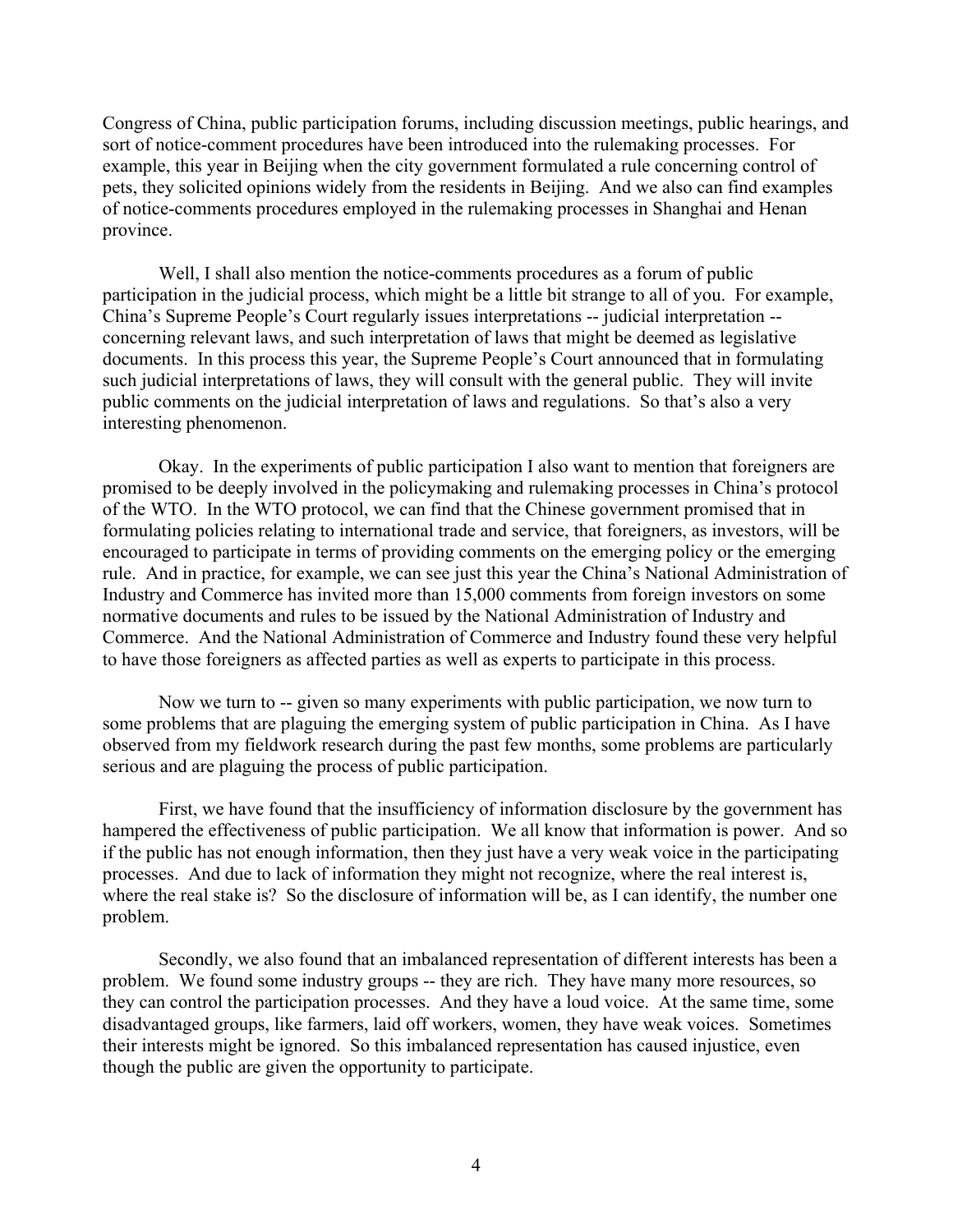Thirdly, we found sometimes the process of participation has been manipulated by government agencies. They manipulate the process by selecting preferable participants, by controlling information, and by controlling developmental improvement of non-government organizations. So that has caused a lot of practical problems in the context.

And fourthly, I should mention that in the participating process, accountability has not been taken very seriously. By accountability I mean from many comments from the public, the government agencies may not seriously respond to the public. And there will be very little -- very little legal responsibilities that can be imposed upon the agency or its staff.

 And finally, I should mention that the resources and techniques have been -- to a very large extent --- limiting the effectiveness of the public participation process. For example, when I interviewed many agency leaders, they told me that, well, we would like to have -- we would like to have more participation of the public, but just simply, we don't have so many resources. We need money to publicize the notice in the Chinese newspapers. And it seems very strange to me that the newspapers may charge very highly if the government agency want to just publish their notice or a draft rule on the newspaper. Usually they charge them at the same price of advertisements.

 So that's very expensive, and they simply don't have money to pay for that. And by techniques I mean -- in some cases we noted that, you know, the public was so interested in the issues and they were very active in sending comments to the agency, but the agency does not have enough working staff and familiarity with the necessary techniques to respond to the opinions of the public.

Given those serious problems, we are now trying very seriously to do some things. We're trying to find some solutions to those problems. Firstly, during the past two years, the State Council has been working very intensively on the drafting of a regulation concerning the disclosure of government information. This regulation is very similar to the Freedom of Information Act, the FOIA here. On the draft of these regulations, the government information is required to be made public. Also, individual parties are entitled to request the government agency to notify -- to make some relevant information public.

And secondly -- well, in publication of the government information I should mention a very good example. That's during the attack of SARS in Beijing earlier this year. At the beginning we all know that the government was very reluctant to disclose some vital information to the public, but as I told my students during that time -- I commented that, well, I believe that perhaps the government can control information; but it cannot control a virus. So finally we see that, you know, it has to be, and also because of, you know, Internet, is playing a revolutionary role in the process of freedom of information. And also, if you have stayed in China for some time, as I believe some of my friends here have, you know very well that the cell phone messages we call SMS, Short Message Service, are also playing a very important role in convening some key information among individuals, although some of this information can never been proven true.

 So I remain very optimistic about this regulation concerning publication of government information. And I also want to mention the improvements of non-government organizations in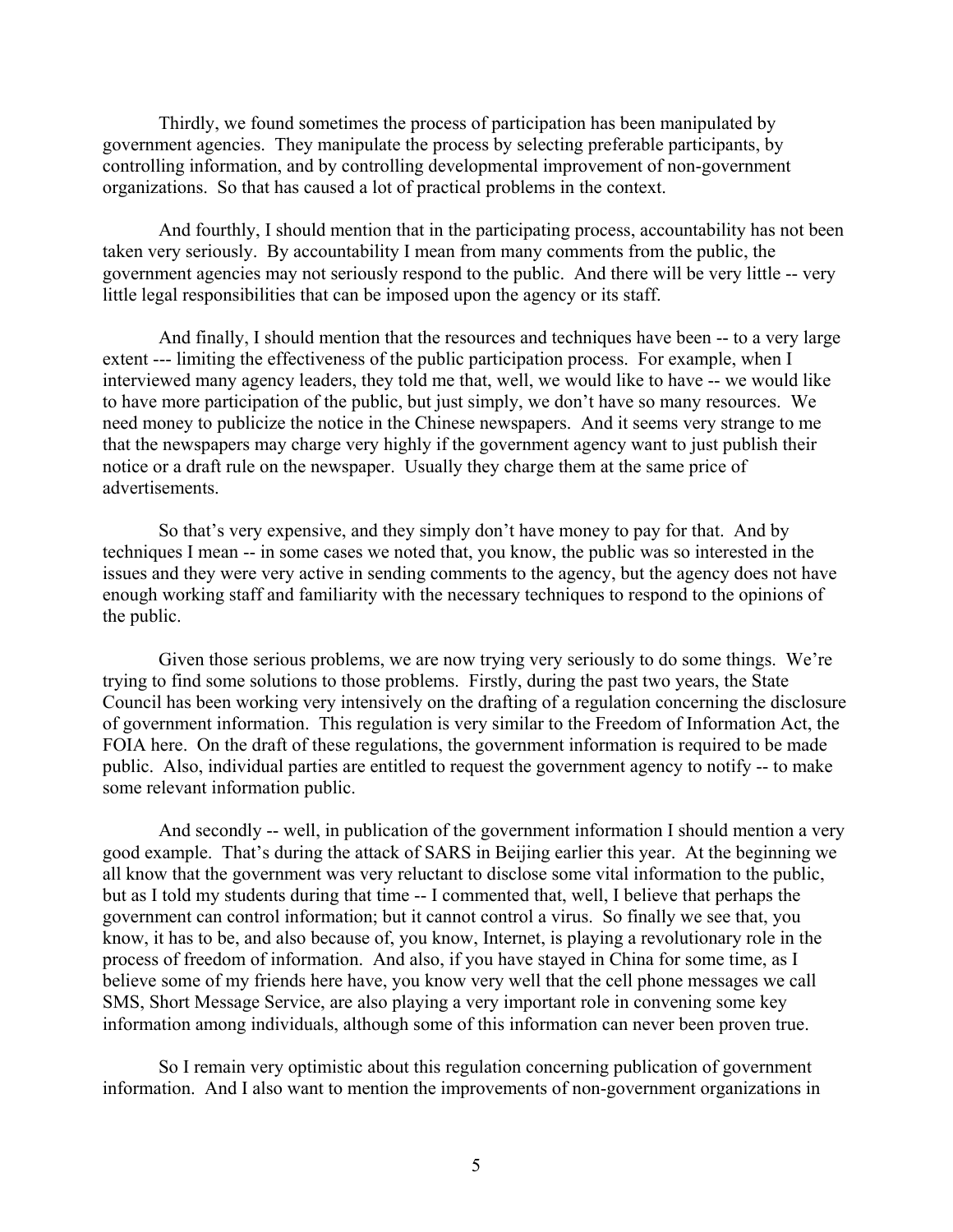China. As you know, non-government organizations in China now are primarily -- I would like to call them GONGOs, meaning government organized non-government organizations. So most of the NGOs -- so-called NGOs -- are controlled. They are financed by the government; their personnel will be appointed by relevant government agencies.

 So the improvement of NGOs is how to get those NGOs more independent and to be really non-governmental. The solution to their problem might be resources, financial support, and the changing the ideas of our leaders because you must leave some room for the self-governance of the civil society. The government should not be responsible for everything within a society. And for this I have a particular idea to try to do something to provide professional support for those disadvantaged groups like farmers, laid-off workers, and women. And I have a plan to establish a center, the public participation supporting center, at Peking University to just support -- to support those unrepresented groups.

 Well, finally, for the solutions, I should mention the Administrative Procedure Law that we are now drafting, as Veron mentioned. Last week, we had very, very good conferences with our American teams. We discussed the APA draft, and we're going to finalize this draft and we'll send it to the standing committee of China's National People's Congress for intensive discussion. In the Administrative Procedure Act, we tried to address issues such as general and fundamental principles of freedom of information, of public participation in rulemaking, policymaking, and decision-making processes. And most importantly, we emphasized that judicial review must be applicable in the context of public participation so that the judiciary can supervise the process and individuals may apply remedies now that their right to participate is now being protected.

With that, I believe that you might have gotten a very general picture of what is happening in the context of public participation in China's policymaking, rulemaking processes. By closing my talk, I would like to tell you a real story. At the same time I hope it is a joke.

 One month ago, I went to do fieldwork in China's northwestern – Shanxi Province. In a very small town I interviewed a grandma. I asked her, do you know the concept of a public hearing? And she told me, very surprisingly, of course I know that. And I asked her how could you know that? And she told me, well, I know that from watching TV, and particularly watching the report of Clinton/Lewinsky case -- (laughter) -- because there were so many public hearings in the TV reporting.

Well, this may sound very funny to you, but I would like to say that we cannot anticipate the public participation will be very effective and meaningful until the public hearing and public participation is experienced by individuals in real life. In other words, the participation of the public must be an essential part of any individual's life because that is the way they should determine their future, their personal businesses.

 So we are looking forward to the hopeful days, as President Bush stated yesterday, and we believe that hopeful days will be arriving soon in the near future.

Well, I thank you for your great patience and for being here. Merry Christmas.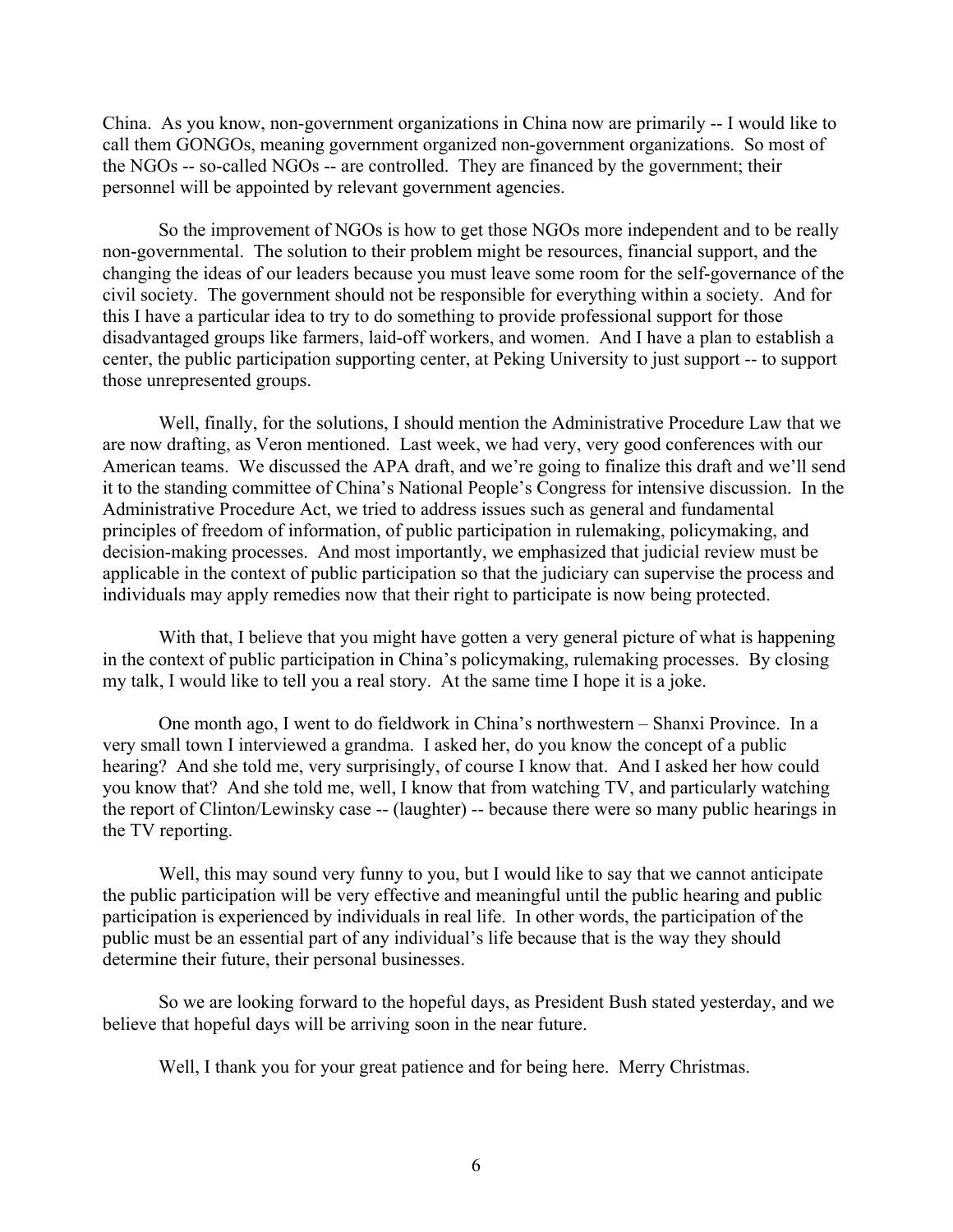(Applause.)

 DR. HUNG: Xixin, thanks very much. Before I open the floor I would like to raise two questions. The first question is this: What major deficiencies did those U.S. administrative law experts identify in the draft of the Administrative Procedure Law that you prepared -- that you and your colleagues prepared?

 And the second question is: I noticed that in the audience we have representatives from the government, NGOs and also American businesses. In your opinion, what can they do to contribute to the strengthening of public participation in China's policy and decision-making processes?

 PROF. WANG: Well, thank you, Veron, for your very good questions. Those questions are good, not only because they are very responsive to my very short talk, but also because you can give me more chances to talk. (Laughter.)

 Well, for the deficiencies that were pointed out by our very distinguished American counterparts, basically the draft of Chinese Administrative Procedure Law includes some general principles governing administrative procedures, and also concerns the decision-making process, rulemaking process, and the legal responsibilities -- or accountabilities we should say.

 So the major deficiencies -- by the way, they have been doing their work very, very carefully and they reviewed our draft article by article--- they pointed out at least three major problems. First, because in the principle -- in this draft we emphasized the significance of fundamental procedures governing the administrative process and we use the concept of due process of law. So they questioned whether China can understand and whether the agency, as well as Chinese courts, can apply due process in individual cases. Because we know that due process clause can only be understood in a political and a cultural background. You cannot just read language. So I think they raised a very, very important question because a Chinese court just cannot simply apply a very abstract principle to individual cases due to the written law tradition.

So that's the first question they asked. And secondly, very interestingly and very surprising, they questioned the deficiency of China's draft administrative law, is this law too ambitious? That means that the Chinese draft of APA is going to regulate the entire process of administration -- of exercise of executive powers. And given the fact that there are so many different areas, and given the fact that there are two Chinas -- not mean one China, one Taiwan, but urban China and rural China.

 DR. HUNG: You made me nervous. (Laughter.) I almost wanted to do something to stop you.

 PROF. WANG: How can a single law cover all these different realities? And we found that this is very crucial to the implementation of this law. Now, if you just make it too general, too unified, how can you implement that in practice?

And finally, they are very concerned about the role of the court in supervising, in reviewing agency actions violating administrative procedures. For that, I believe that we already have the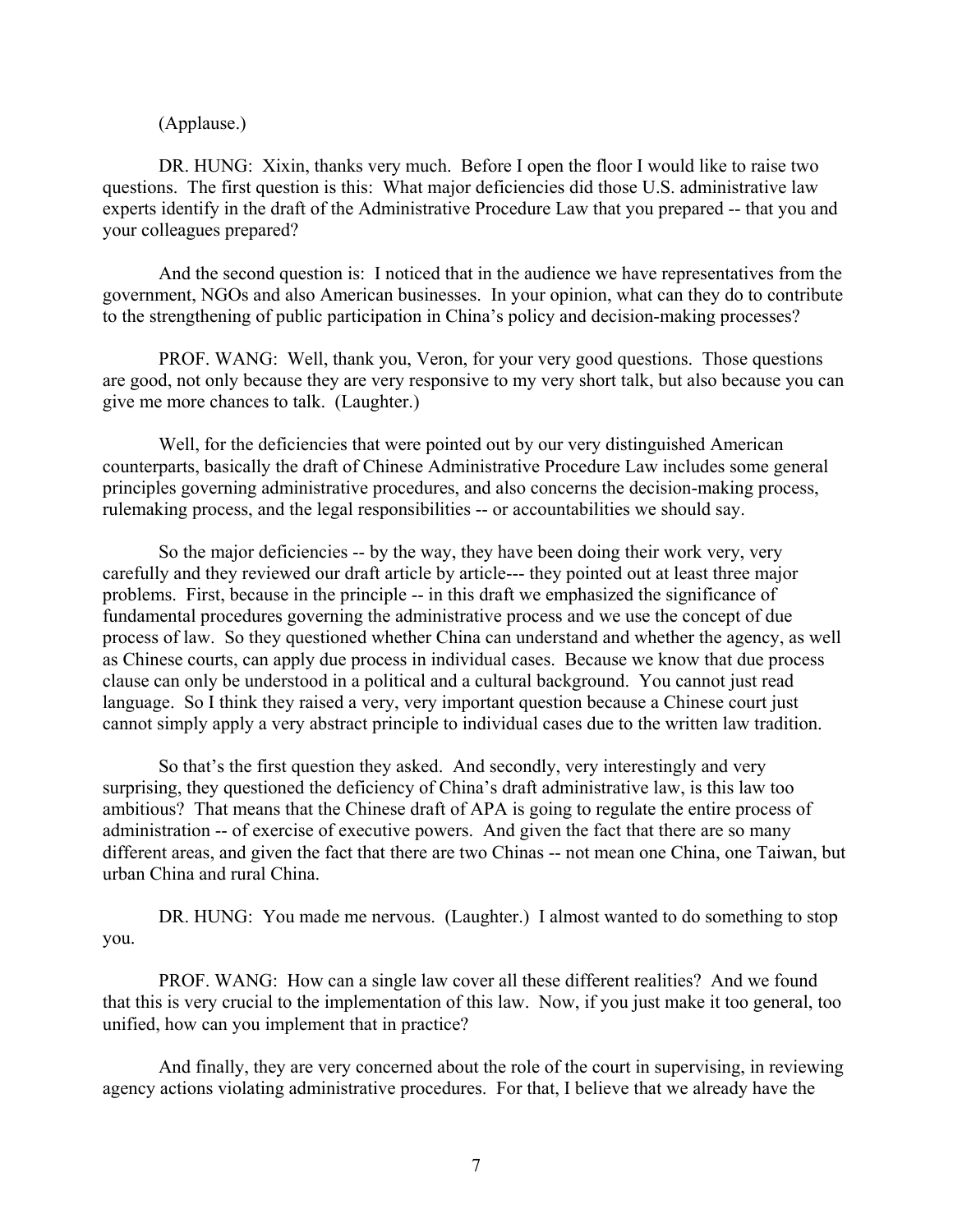Administrative Litigation Law enacted in the year of 1989. And the practice of the Administrative Litigation Law in the past 13 years has been very encouraging.

So I think that we have to think those three points very carefully.

 Well, for your second question, I think it's extremely good because -- I want to find some chance to speak some words to you. What kind of contribution can everybody here make -- in this country make? Well, if I can be permitted to make some advertisements of my center, I should say, among many things, at least one thing is certain- donate money to my center. (Laughter.)

DR. HUNG: I know you're not short of money, but – (inaudible).

 PROF. WANG: Well, seriously, I think, as I said earlier, we are trying to do something to change the weather. And to some extent, we are pretty successful. If you look at China's journey toward rule of law, not only through a telescope but also through a microscope, you obviously can find a lot of developments have been made. And during the process I am very sure -- and I am very clear -- that Americans have been making very great contributions to that process. And they can still continue to make even greater contributions to that process by providing technical supports - for example, training of government officials, training of non-governmental organizations, working staffers, capacity building of NGOs, and to introduce some practical ways of how a similar system has been functioning in this country.

And finally, put money in this process. Okay. Thank you.

DR. HUNG: Thank you, Xixin. The floor is open now. Before you ask your questions, please identify yourself.

Thank you.

 Q: My name is Alexander Liss from the Center for International Private Enterprise. In your speech, you identified a lot of disadvantaged groups that were having trouble participating in the advocacy process, like laid-off workers and such. And I was just wondering if there are any private sector groups right now which have had a lot of success participating in advocacy in China, and if you could tell us about them and what they're doing that makes them successful. Thanks.

PROF. WANG: Thank you. Thank you for your question.

 For those disadvantaged groups, like farmers, like laid-off workers and women, we do have some groups which are trying to provide some support for them. For example, in the China University of Political Science and Law there is a group; which is specialized in providing support to farmers fighting against the government in the context of environmental protection, meaning that when local governments are trying to build some factories or power plants and those instructions might seriously affect the neighboring farmers, but because those farmers are not well educated, they don't have enough resources to fight, to struggle against the government, so this center at the China University of Political Science and Law has been providing a lot of support in negotiating with the government and litigating in the courts against the government agencies.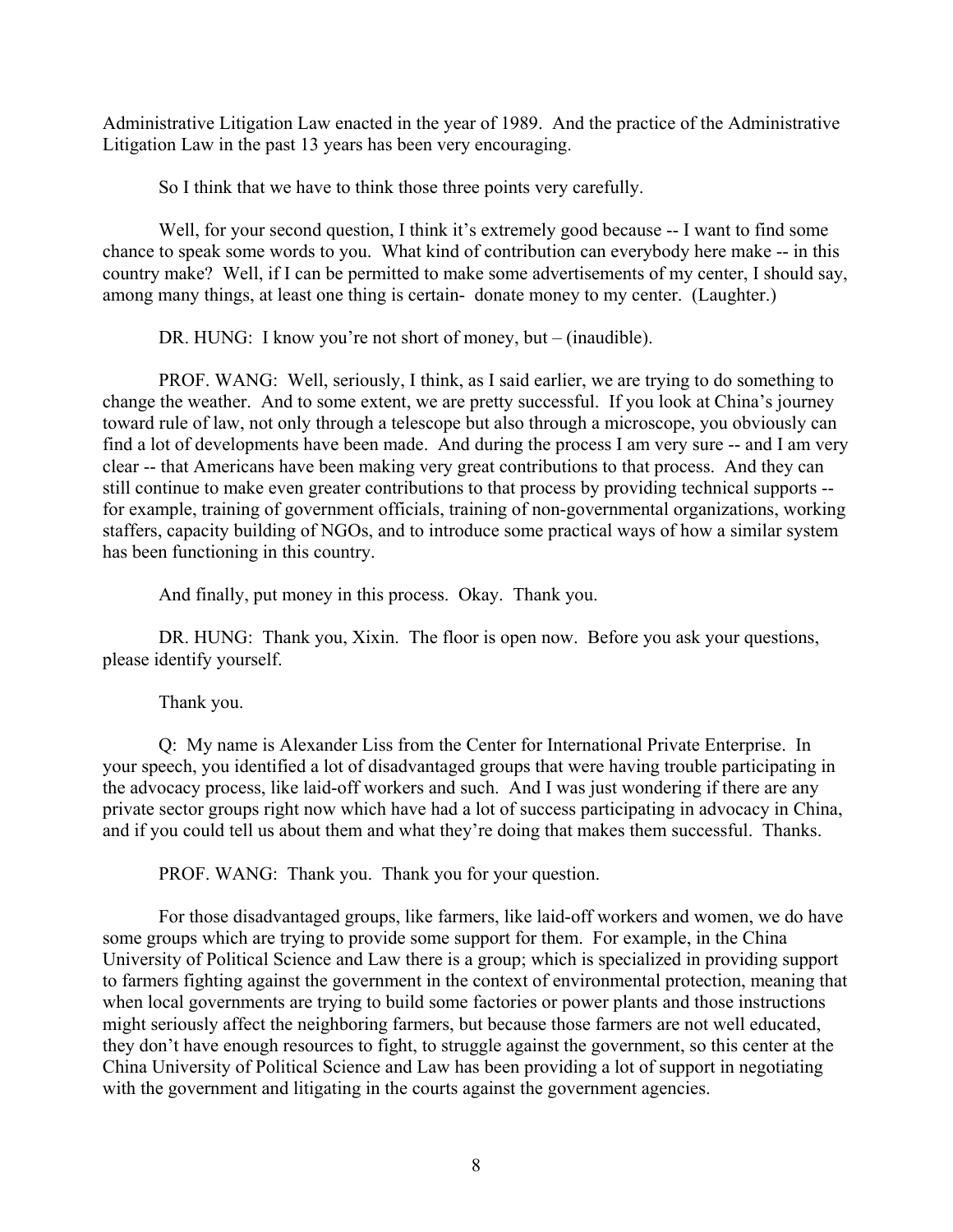And there are some similar agencies like the women's – a group in Beijing providing support for women, in participating in some policymaking process seriously affecting some rights of women in particular.

Thank you.

DR. HUNG: Joe?

Q: Joe Onek, the Constitution Project. I know that some time ago Shanghai experimented with putting some regulations on the Internet and soliciting notice and comment by the Internet. I wondered to what extent that's being used and whether that might not even be a requirement, at least for certain government agencies -- not something of course we don't have in our Administrative Procedure Act, which antedated the Internet, but whether that couldn't even be a requirement for certain agencies.

 PROF. WANG: Thank you. There's not only examples of putting proposed rules or regulations on Internet in Shanghai, but it is also pretty common in large cities such as in Beijing, in Shenzhen, and particularly in Beijing.

I think the disclosure or publication of proposed rules and regulations on the Internet is better than nothing. The successful aspect of that is the example I just mentioned, the publication of proposed rules or legal documents made by the National Administration of Industry and Commerce. Reportedly they have got 15,000 items of comments through the Internet, and they've found that that's very helpful for the final formulation of their rules and legal documents, because they got more information; they got to respond to the public more – (unintelligible).

For the unsuccessful aspect, I should say -- you know, we have a project called Government on the Internet, which has been promoted for around four to five years. But still, if you try to click some home page or website of government agencies, the only materials over there might be the name and the title rank of the leaders of the directors. No more, no less.

 So the Internet might be a very helpful way, but at the current time I do not think they are so successful. And for whether or not this would be a legal requirement by relevant laws, the answer is, of course – of course. Both the regulation concerning publication of the information that I just mentioned and the draft APA require that.

 Q: Hi. Eric Heginbotham, the Council on Foreign Relations. Thank you very much for an excellent and very interesting presentation. I was interested in your comments -- in your suggestion that we can provide administrative assistance to groups with insufficient resources. There are some groups, particularly urban groups, that would seem to have sufficient resources to organize the lobbying effort: homeowners associations – (inaudible) – what have you. And it would seem their primary complaint is not a lack of resources, but simply that the party – the government gets involved and prevents free association.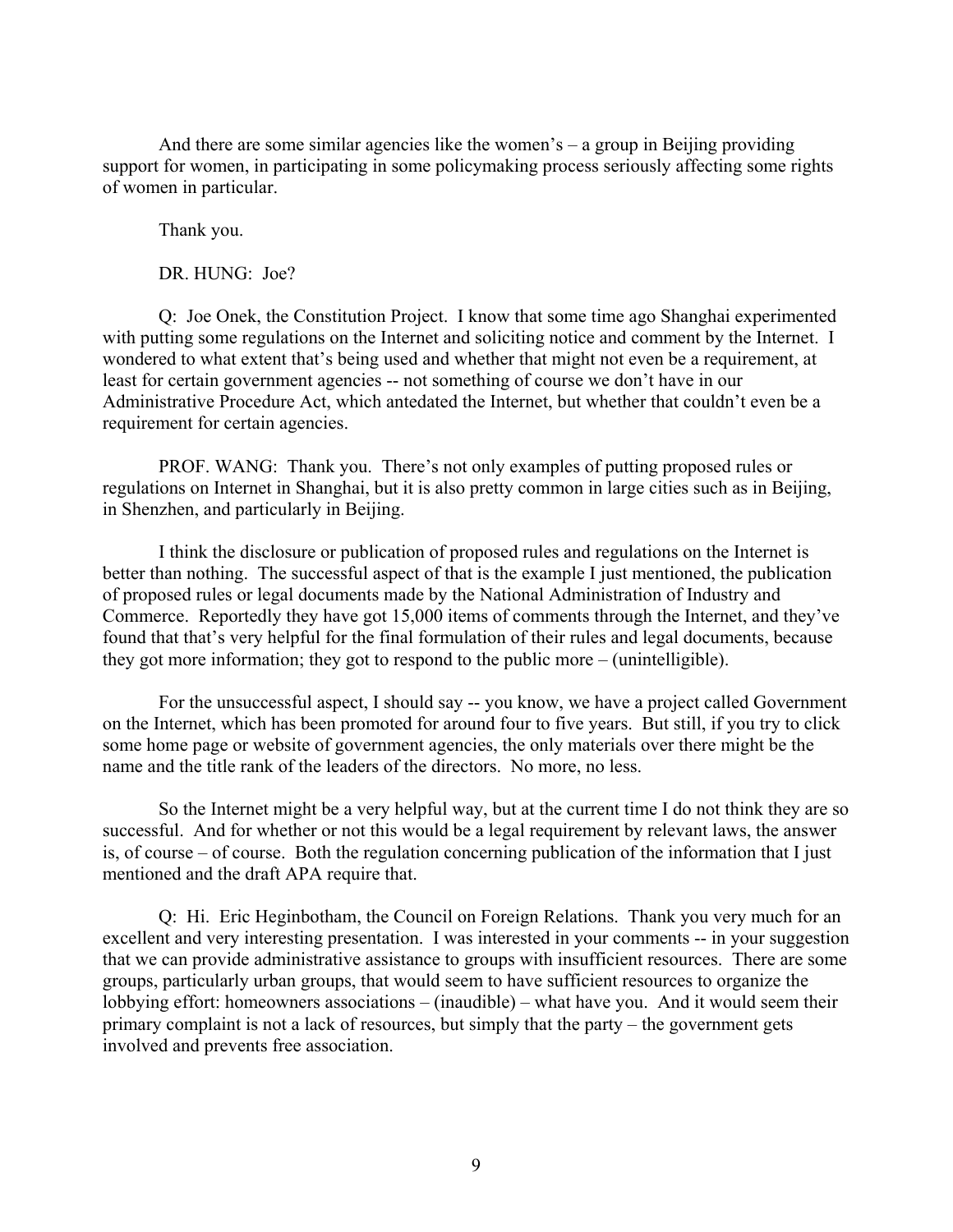So I'm wondering what your group does or what your – well, first, what the state association law is in China now and whether there are moves to amend regulation of free association; and secondly, whether your group is waiting for that debate at all. (Inaudible.)

 PROF. WANG: Well, the party control always seemed to be overestimated I think, particularly if we -- I just said if we look at the change, the improvements within society through a microscope, generally you will still find the control from the party and from the government over individuals and some associations, like the Consumer Protection Association and so forth. Well, I think that such associations -- what you have pointed to, to some extent is correct, that they are controlled by some relevant agencies. For example, the Consumer Rights Protection Association has been controlled by the National Administration of Industry and Commerce, which is responsible for the regulation of this area, but also because their inefficiency of, for example, very professionalized skills. Many of them are not lawyers. They are not real experts. And secondly, they don't have enough resources to participate.

 So this has caused such – (audio break, tape change) – the fact that they are dependent on the government, both politically and financially. Moving toward a direction that the rightful free association which was promised by our constitution of 1982, I think we still have to be a little bit patient, although the movement is going forward. We can find more and more associations allowed to be created, and the establishment of my center at Beida, might be shown as a good example.

Q: Nick Lardy, Institute for International Economics. I wanted to ask Professor Wang a follow-up question on your discussion about hearings and how various groups come before rulemaking bodies that have the authority to set rules in various functional areas.

You talk a lot about the constraints that exist in terms of resources available to the government agencies making the rules, and a number of other factors. And it was very process oriented, and I'd just like to ask you if you can tell us a little more about how your research – if you're interested or if it addresses the question of how the outcomes are actually affected. In other words, how do you research that, if you do? And maybe you can give us an example, if there are any that come to mind, about how a government agency changed its policy or changed its policy direction as a result of new information brought to light by the hearing process.

#### Thank you.

 PROF. WANG: Well, thank you for your very important question. We have both good stories and bad stories about the effectiveness of the meaningfulness of the public participation in policymaking and rulemaking processes.

A good story is that last year in China's southeast Anhui Province, the provincial government was preparing a rule concerning regulation of ground transportation fees within the province. So the provincial government invited relevant parties, including the private sectors who are doing ground transportation businesses and some consumers – have a public hearing. Before this public hearing, they also proposed – they also publicized their rule in the newspaper. So they had both notice comments of participation and a public hearing – a very formal hearing. So during the hearing process, many of participants disagreed with the proposal by the provincial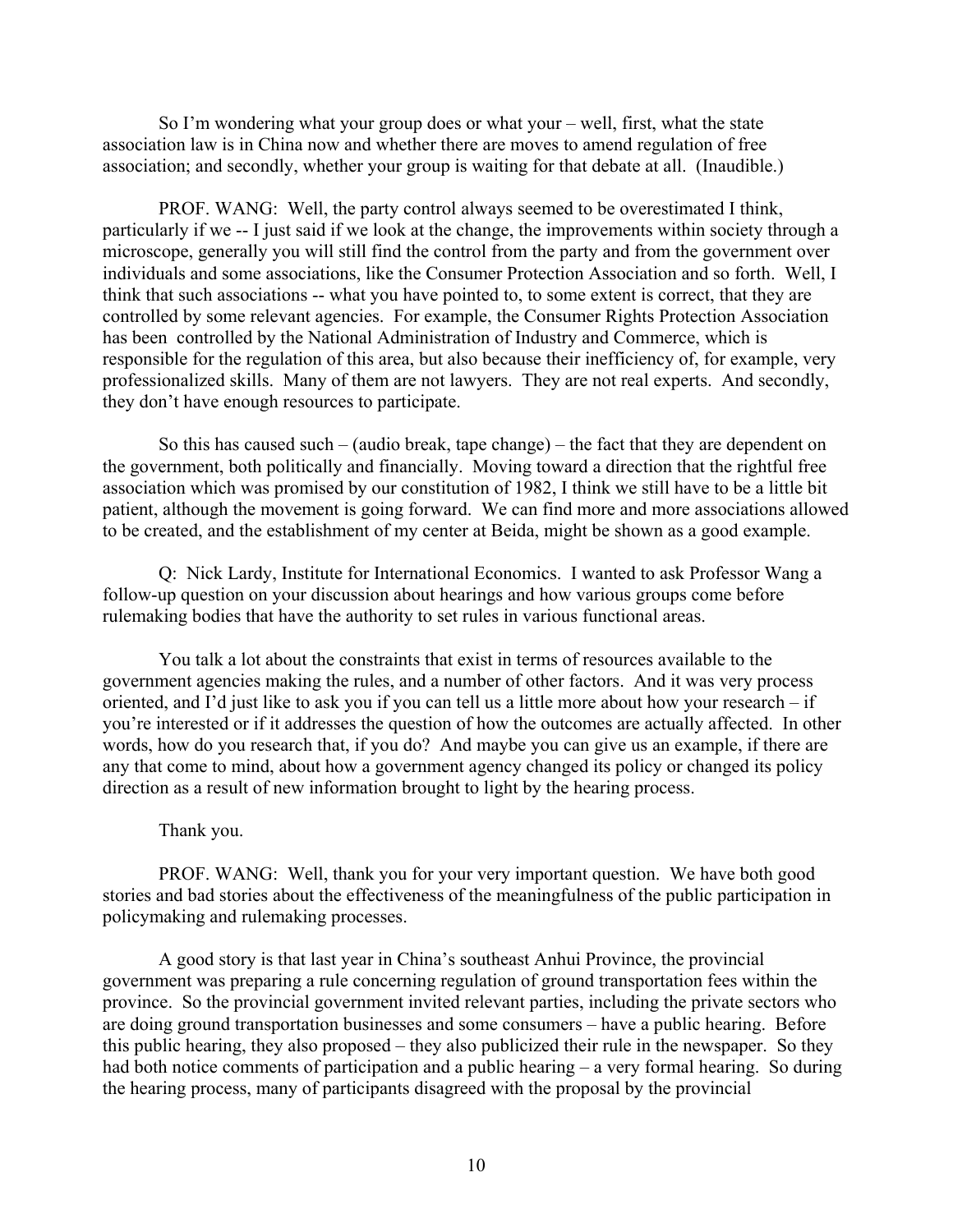government. And in this extreme case, because they all rejected the proposed rule, so the provincial government finally gave up. They just said, well, we'll not consider making this rule anymore. We'll just give up. So this might be a story illustrating the successfulness of the participating parties in the process.

 But there are many bad news. For example, there had been a lot of public hearings setting prices or rents of public facilities like, you know, the hearing arranged by China Telecom, the Ministry of Information Industry. So during the hearing it is revealed that every party except China Telecom rejected the proposal of increasing the rate of telecommunications. However, the outcome to the – the only winner is China Telecom. So, obviously that participation of the public, even the formal hearing, in many occasions as we criticized as a very costly show -- really it is a show -- and people began to lose their trust upon such performances. That's really our problem.

 Q: Rana Siu, State Department. I was very happy to hear about the Anhui experience and that you've been to Liaoning (ph), and I'd like to hear some of your observations about regional variation in China. Are there areas that are in greater need of just basic training? Are there areas that are relatively sophisticated and can actually serve as models for other parts of China?

#### Thank you.

 PROF. WANG: China is really a big country. And in the reforms of the legal system in the country we have been always encountering the imbalanced developments among different regions. So when we're talking about public participation, to be very frank, I just refer to those economically and politically developed areas and basically lots of cities, like Shanghai, Guangzhou, Beijing and Shenyang. And so, in your rural areas, participation of individuals might be taking a different form. I'm not going to say there is no kind of participation of individuals in public life. For example, we all know that village governance, which many foreign observers has termed as the real democracy maybe: individuals organize their own affairs through the villager committee but it is kind of participation of individuals in the public life. But obviously this is not what I just discussed.

So yes, in some rural areas resources are scarce and other elements resulted from underdevelopment have been affected some, you know, practices of participation, even in the participation of villager governance, in the local – in the rural areas. And for that, I think that many NGOs have been given much attention toward village governance in China. Also, I believe that there are – we tried to build some models for those undeveloped areas to follow, like in Beijing. In Beijing we tried to do some and, actually, we are working with Professor Paul Gewirtz, Director of the China Law Center at Yale -- work with them in cooperation with the Legal Affairs Office of China's State Council – to formulate a guideline for public participation. So that with that guideline, local governments just can follow some rudiment procedures governing the participating process.

 DR. HUNG: Let me ask one follow-up question. I understand that you have conducted some research in seven provinces and cities. Based on your field research, which city or province has done the best in terms of public participation in these decision-making processes?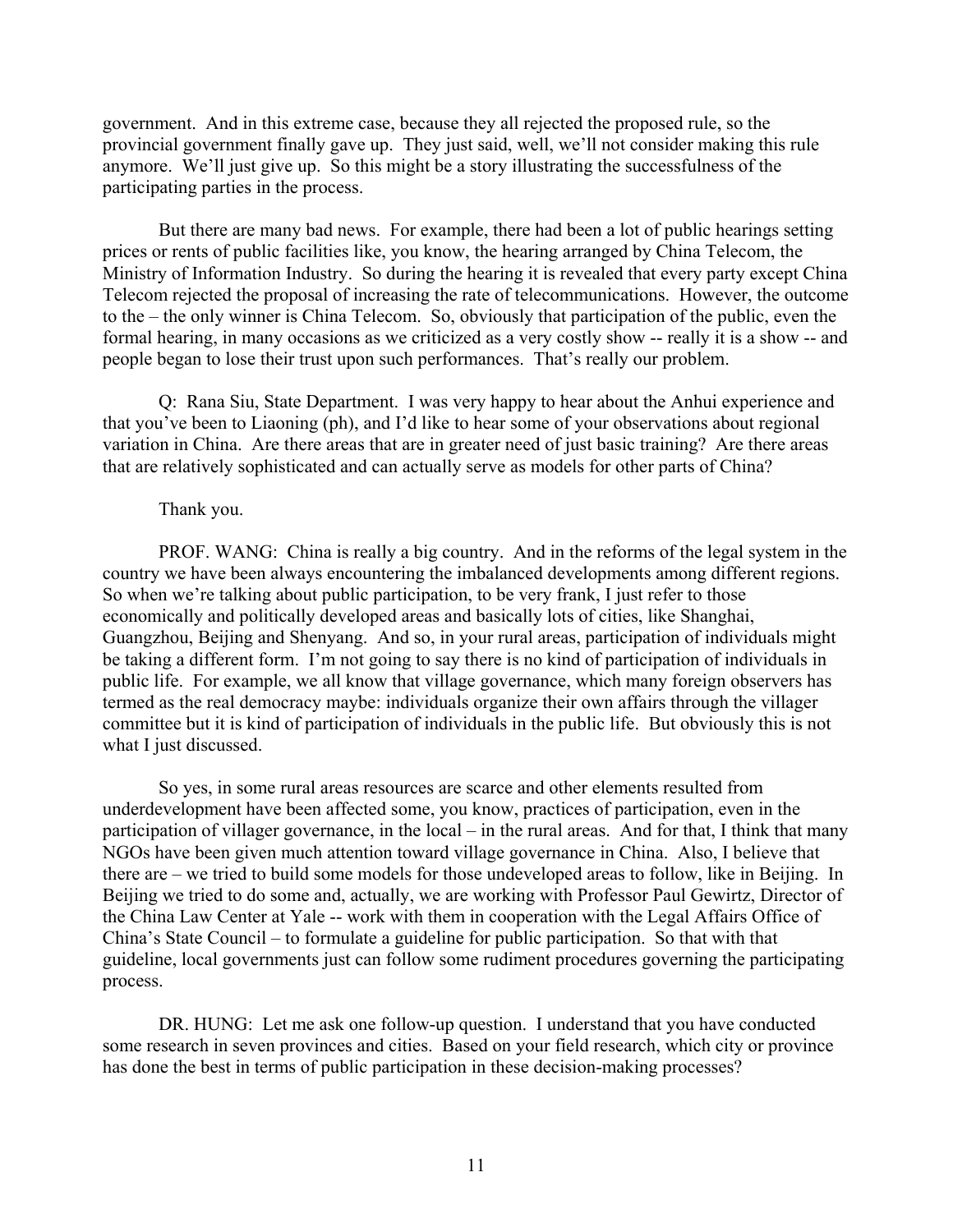PROF. WANG: Can I mention more than one?

DR. HUNG: Of course. (Laughs.) And tell us which places you've been to.

 PROF. WANG: So since the beginning of August this year I've been traveling to local areas, including China's Hunan, Hubei, Liaoning, Jiangxi, Shanghai, Guangdong (?) provinces. And I also conducted very detailed research in Beijing concerning the practices of public participation in policymaking and rulemaking processes. And for my observation, which I discussed very briefly earlier, we found very encouraging improvements. We also, not surprisingly, found a lot of problems. But the cities that most impressed me in this context are Beijing, Shenzhen (ph). For example, in Beijing, I noticed comments procedure has been internally required by the municipal government, meaning that when government agencies formulate a rule or internal policy – or even an internal policy -- by internal, I am not meaning they are made sacred, it just is going to be applied by agency staffs -- they invite public comments and, most importantly, I believe, that they did respond to those public comments very seriously.

And also, in Beijing it's very interesting that every year there would be a poll. So that poll would be on the Internet inviting all citizens – residents – to comment on the performance of the agency in that year, so they can grade – they can grade -- which one is the best, or which one is okay, and, which one is the worst. And this year, they ranked some agencies as the best for the reasons that when they -- before they were making policies they invited comments from the public and made the process more transparent, and they responded -- they took the opinions seriously. So I think that, you know, you can see some improvements from this poll.

 Q: Earl Carr, I work here at the Council on Foreign Relations. In your presentation, you've talked about how many NGOs are heavily financed by the government, and the challenge is how NGOs can become more independent from the government. How can NGOs in China become more independent from the government?

 PROF. WANG: Politically, first of all, we should understand the point – and I hope our leaders can understand – that the independence of NGOs would be a good thing for them, not a bad thing for them. So first, I just want to emphasize the ideology. You know, the reason why the NGOs remain dependent upon government is because leaders have been worried about, well, if they are independent then they may be out of control. But I hope they will change their ideas because we now have some independent NGOs – I'm meaning not those not controlled by the government. For example, we have a lot of legal aid centers who are doing very successful job for disadvantaged groups in litigating against the government and in helping the criminal suspects to defend themselves in a criminal procedure.

So how can we get NGOs more independent? First of all, my answer is, we need to educate somebody at the decision-making level. They've got to change their ideas. But that does not mean what we can do now is just waiting. We can do many things; for example, professional training for the NGO working staff, which I think is essential, even though, you know, as I mentioned, fundamentally you can see the government's control over NGOs. But obviously, government just cannot control every aspect. You still have very large room to do things that you want to do. And in this regard, the professionalization of those working staffs would be very essential.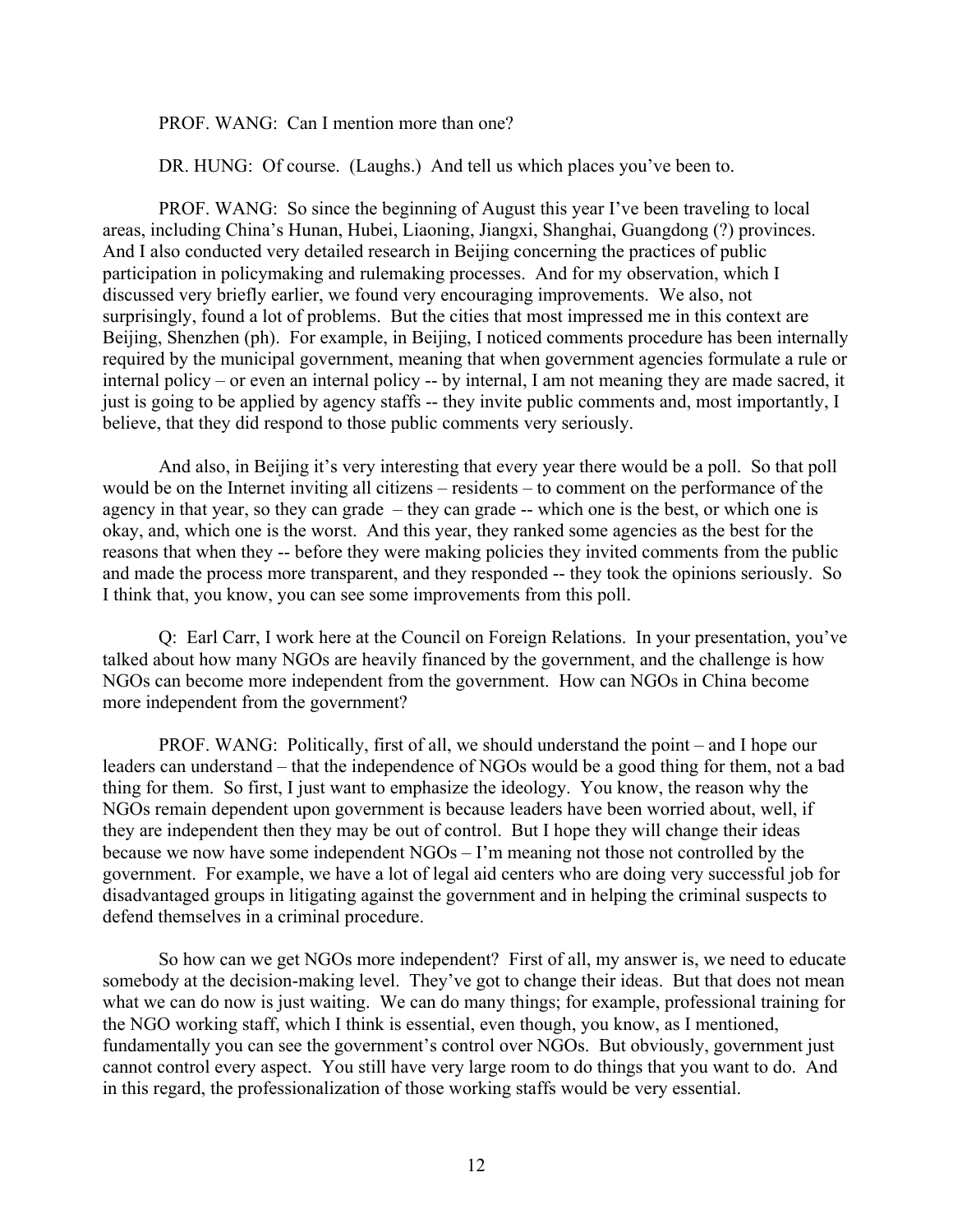DR. HUNG: I think that's – let me just add one note. I think that sounds very similar to what I observed in the courts. On the one hand we know that courts in China are controlled by local party organizations and local governments because they control the court's financial and personnel arrangements. However, if you have good court leaders –

PROF. WANG: Yeah.

DR. HUNG: -- who actually have very strong awareness of law and also strong respect for law, they try their best to find a more influential person to fend off different types of interference --

PROF. WANG: Exactly.

DR. HUNG: -- so that's why court leaders can help. In this regard, leaders of NGOs can be helpful, too.

PROF. WANG: And talking about the courts, I just want to give one very good example and very recent example that demonstrates how it is – how an individual judge can be a hero in the current system. Just three weeks ago in China's Henan province in Luoyang (ph) city -- which is a very beautiful city and I suggest that you might travel to that place -- a judge declared a local regulation made by Henan provincial congress unconstitutional in a judgment. Well, scholars have been fighting for many, many years, arguing that what courts should review the legality or constitutionality of pieces of legislation. But – and judges, they know – it might be impossible for them to do that. But if you do that then you at least raised a very serious and practical question – practical issue. So that case illustrates how individuals can change history at the right time in the right place.

Q: Margaret Pearson from University of Maryland. And if you wouldn't mind if I were to take you back to, again, this effort to look at the patterns of public participation that we're seeing. And you spoke about the urban-rural differential and the different cities -- which was better. What I'm curious about – and it is just my impression that where -- as a casual observer, that where we've seen the most public comment come tends to be on things like pricing and issues that are very important to consumers, to large numbers of people. And I'm wondering if I'm right in sensing that there are not only different regions where you see public comment and public participation moving more quickly, but there are also different kinds of questions – kinds of regulatory questions where you also see it moving more quickly -- pricing being one where it's moving more quickly, but other areas -- I don't know what they might be, maybe licensing and so forth – where public comment is moving much more slowly. In part – and this isn't necessarily a bad thing and I might think that public comment moving more quickly in issues having to do with prices would suggest a kind of responsiveness of government agencies to people -- maybe to win in the polls or maybe just to be responsive to a larger constituency.

(Off mike.)

Q: Oh, I'm sorry.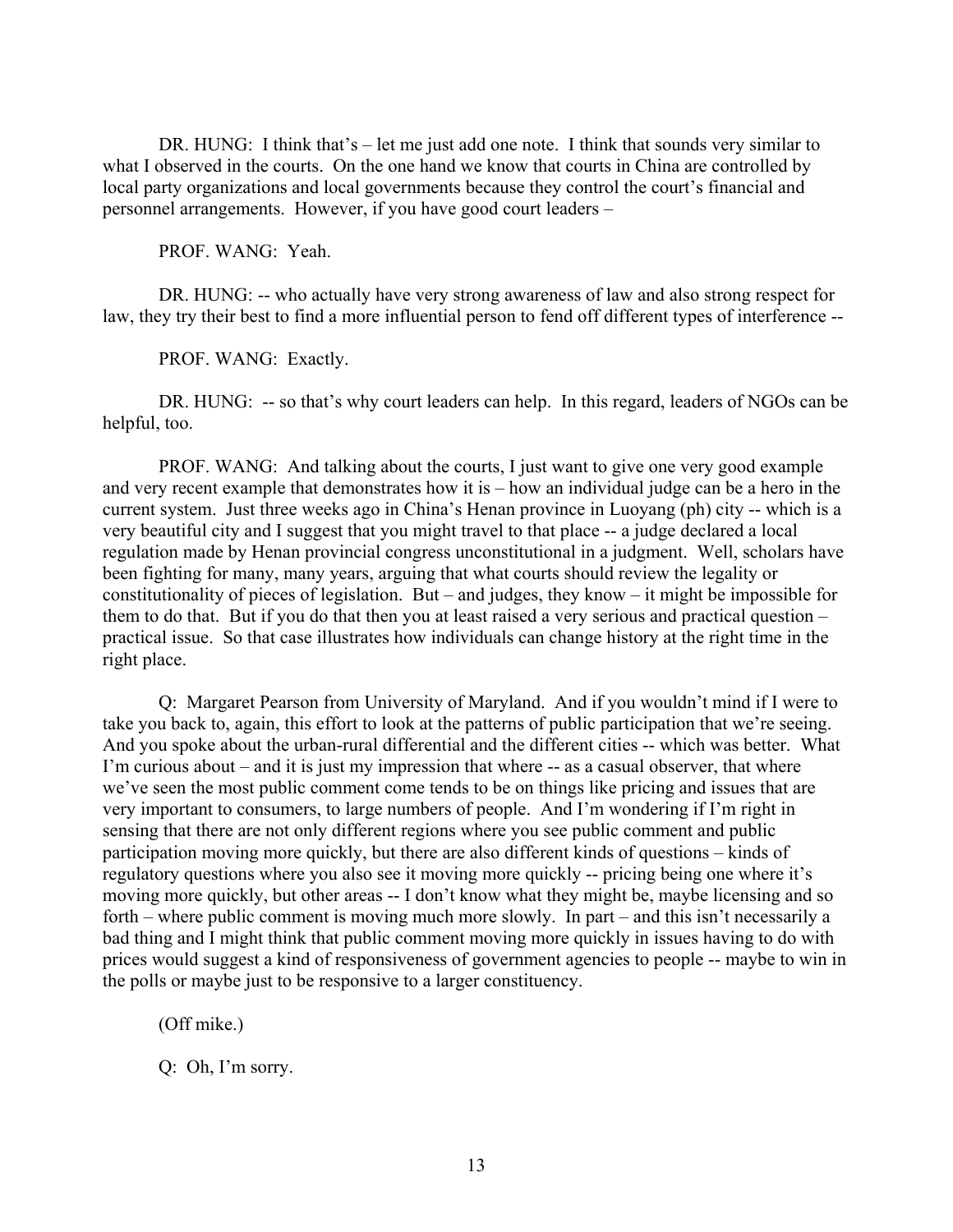DR. HUNG: Just to make sure that Professor Wang understands the question. So could you please rephrase your question?

Q: In terms of different kinds of regulation, is something like price regulation – the price of railroad tickets – more likely to see public comment periods offered now than other areas that are not quite so popular?

PROF. WANG: Well, at the first stage that's true -- and the Chinese common people got to know the concept and word of hearing, of public participation from TV shows because in many, many price – we can call price hearings, the China-censored television station will broadcast live to the whole country. So people can watch TV and they just like watch a performance. Obviously, they were – this would be a very, very good way to educate people. So, yes, local governments have then followed the practices of the central government. For example, if the Ministry of Railway heard – they got a hearing, and then at local levels, similar agencies will also arrange some similar hearings. We always can find the legal reforms took the form of legal campaigns in this process. And the government just wants to mobilize the people.

But we can also find the areas are increasing -- expanding from very narrow regulatory contexts, spreading to other areas. For example, one context I must mention is the participation of the public in the context of environmental impact assessment. This is required by a recent law. Actually, this law is coming to force early this year -- the environmental impact assessment law of China. In this law it – for the first time – it articulates the concept of the right to participate for the general public and for individual. So this is a very, very broad field. It's a very broad area because when government agencies want to build a factory here, want to have a power plant here then you have the issue of how to assess the environmental impact upon the neighboring areas. And public participation is mandated by this law.

DR. HUNG: We have time for one more question.

Q: Hi, Adam Bobrow from the Department of Commerce. I had a quick question about the judicial review of administrative decisions, and that is taking, for instance, the two examples that you responded to Nick Lardy's question, the two hearings. In one case the regulation was scrapped; in the other case that they were planning to go forward in spite of the opposition. In either case who would have the right to challenge the decision of the agency and what would the standard the court would use – what standard would the court use to review that decision?

PROF. WANG: Well, I hope -- I wish you raise the question a few months later, not now – (laughter) -- because we are working to amend our administrative litigation law, and I assume that some of you might know that under the current administrative litigation law, which was enacted in the year of 1989, traditional view over agency actions is basically limited to the concrete agency action, meaning that only for the decision made by agency, not for rules documents made by the agency. For example, if an individual is not satisfied by a rule, you can go to another agency – higher level agencies – or apply to the standing committee of local people's congresses, or you can go to the Standing Committee of National People's Congress. So the constitution – we call that, maybe, the review of conflicting rules or illegal rules – you can go through the hierarchy of the agency and the standing committee, but not apply to courts.